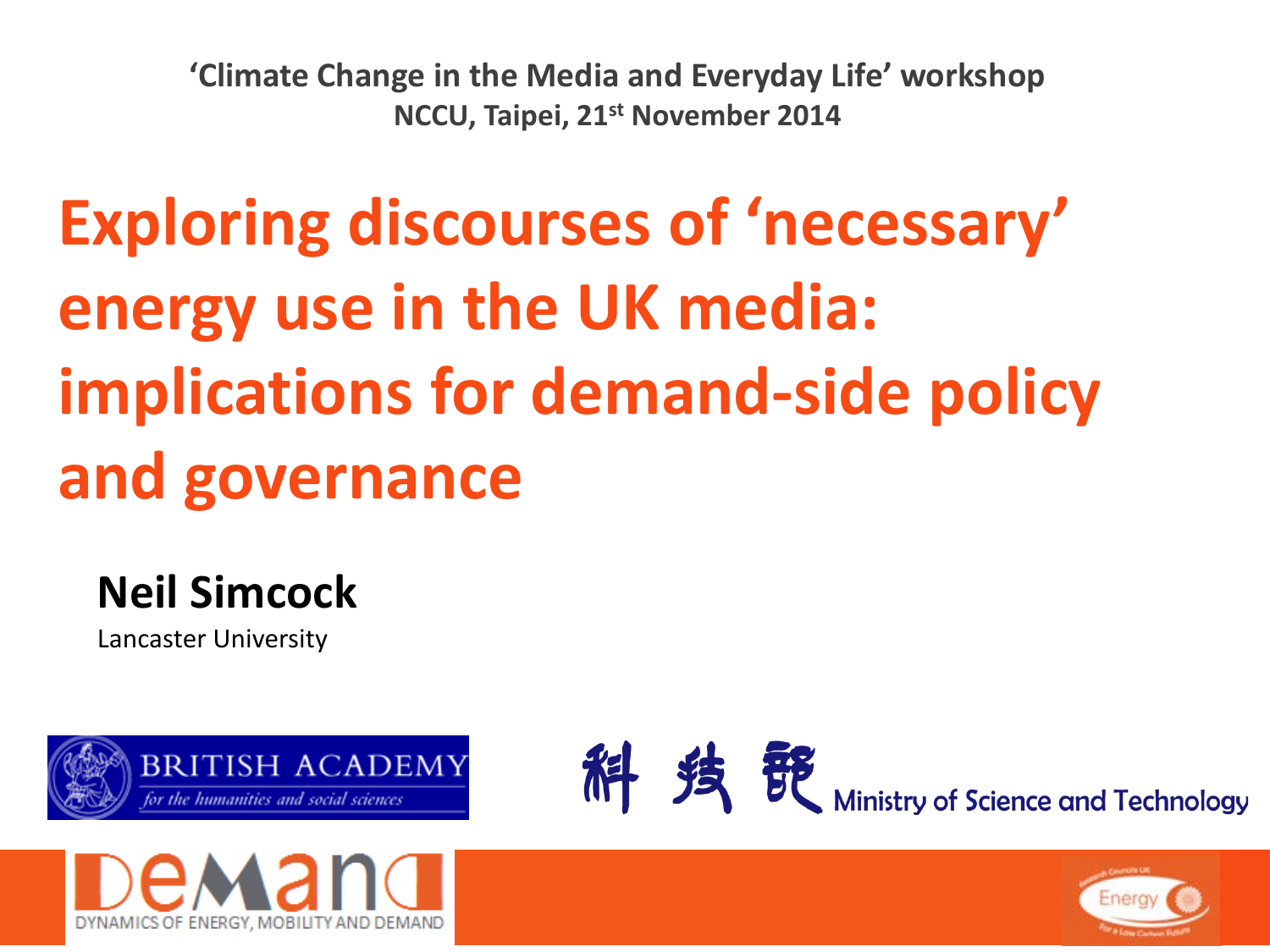### **Setting the context**

The challenges:

- Climate change
- **Energy security**
- Rising energy bills

To some degree, it is now widely accepted that demand-side reduction and management should be part of the 'solution' to these challenges

*But* much debate about how this broad principle should be pursued:

- What types of policies and strategies?
- What are 'legitimate' forms of governance?
- And to what extent should energy demand be reduced, or the timing of demand shifted?

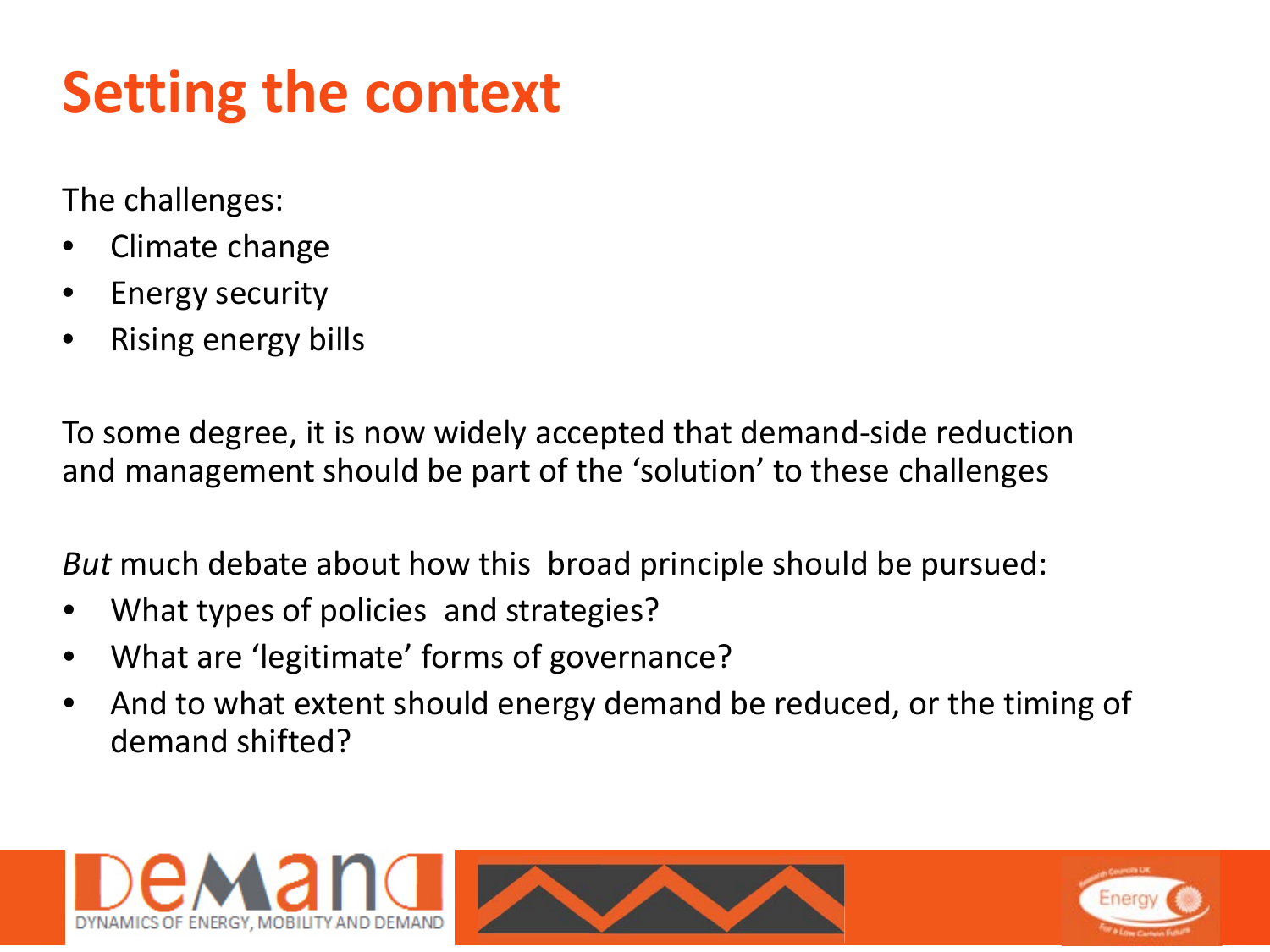The print news media is an important discursive arena for this debate:

- Its discourse to some degree *reflects* wider society, what it perceives to be the views of its readership and political actors
- *Shapes* and *transforms* the discourses circulating in society, and therefore influences the knowledges and perspectives of publics and policy makers
- Often include statements from politicians, technocrats, other actors. Statements to the newspapers acting as key "sites of argumentation" (Runhaar et al., 2006)

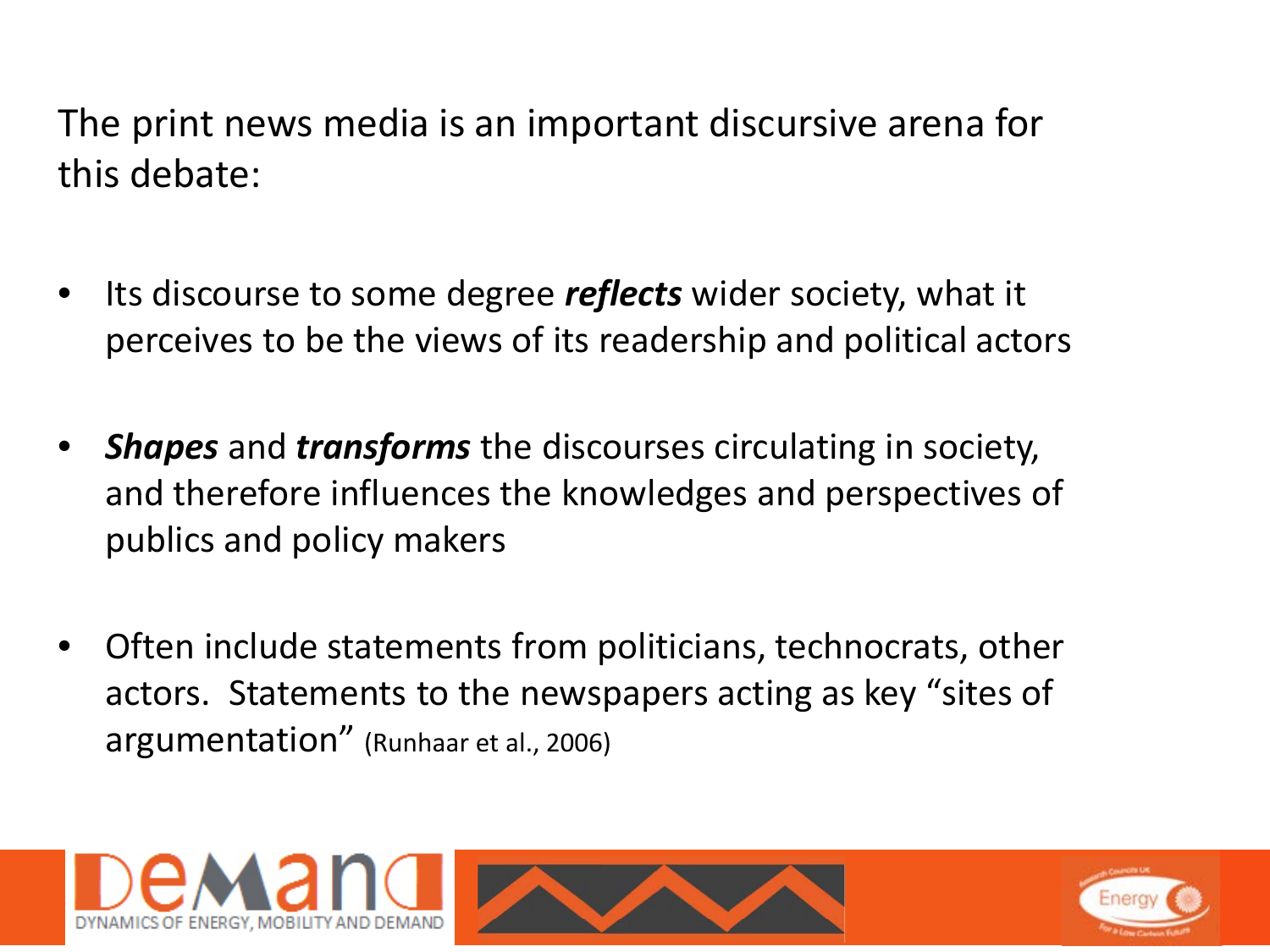### **Our research particularly examined the discourses of "necessary" or "essential" energy use and demand that circulated in the UK print news media in 2013**

These discourses are important because they help define what is considered possible or justifiable change, and therefore what is seen as legitimate policy interventions (Dobson, 2007; Murtargh et al., 2014)



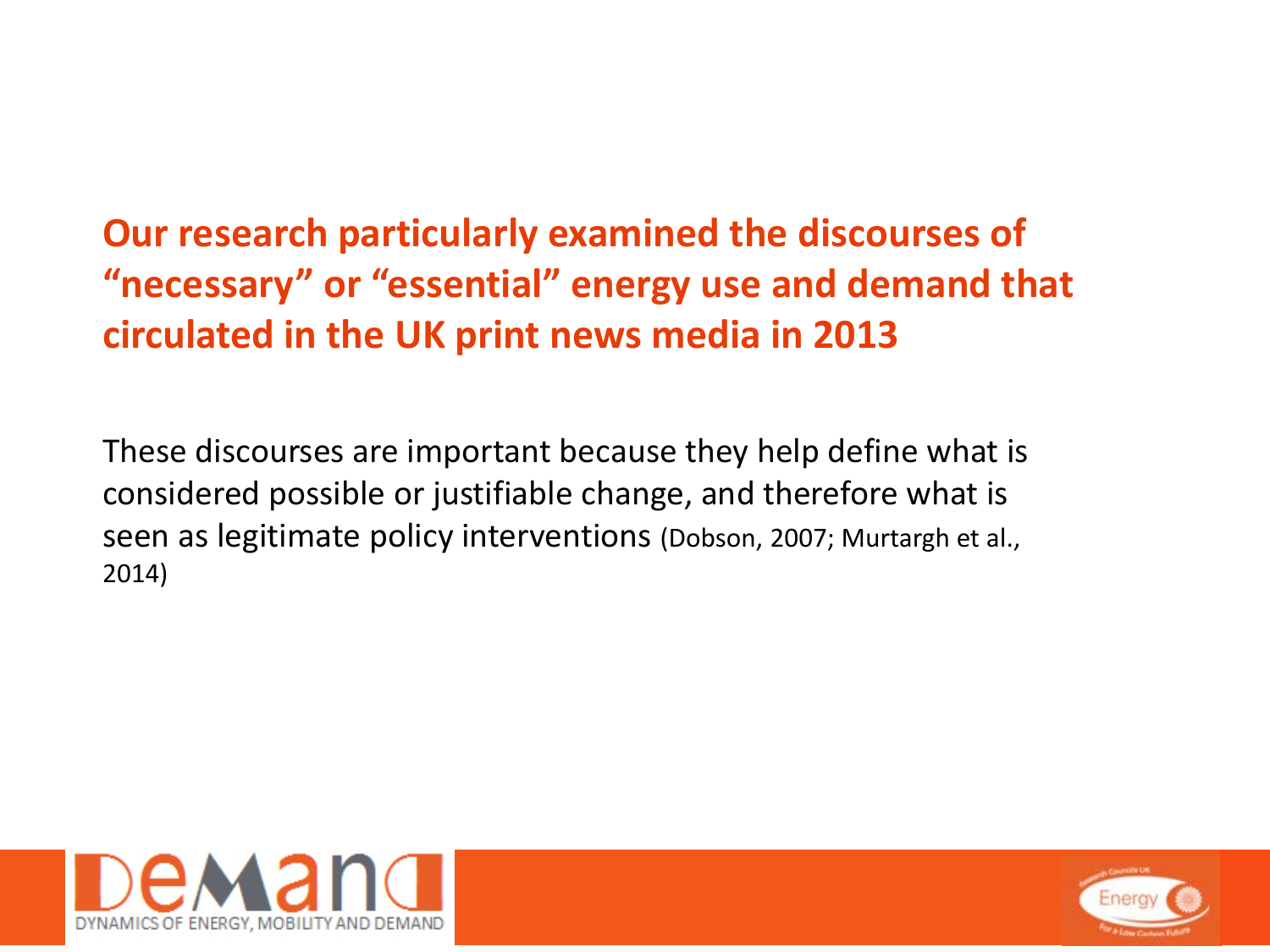### **Sampling strategy**

**Sources:** representing a range of political perspectives. Both tabloids and broadsheets:

• Telegraph, Mail, The Sun, Daily Mirror, Guardian

**Timeframe:**  $1^{st}$  January 2013 –  $31^{st}$  December 2013

- To understand the current 'state of play'
- Longer timescale not feasible with our resources

**Search method:** keyword search using 'LexisNexis' database

• 'Energy or electricity', connected with normative descriptors:

e.g. 'need, necessary, essential' and variations



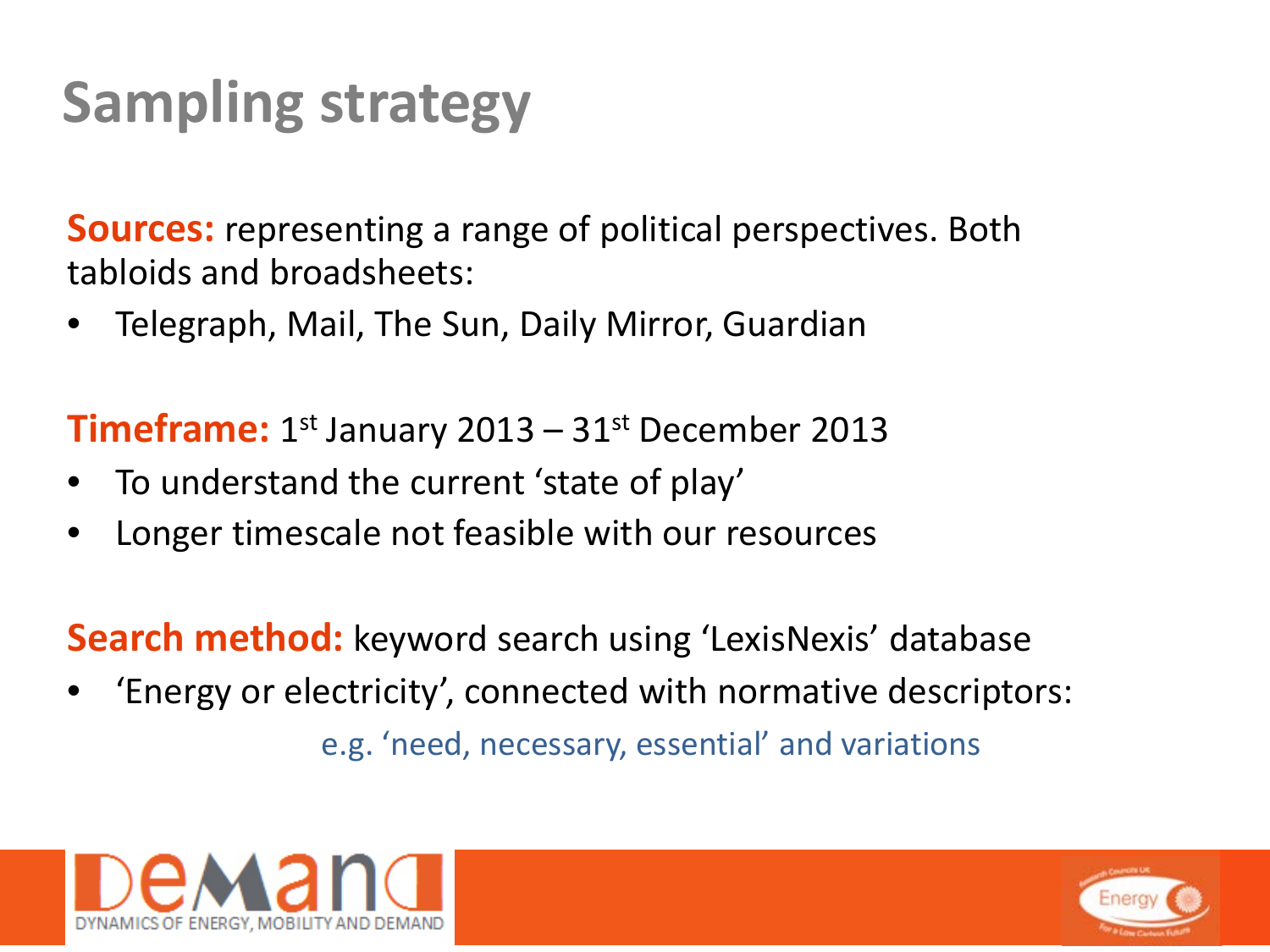### **Method of analysis**

**756 articles** resulted from the search, after removing duplicates and those not relevant

Initial analysis of broad narratives and topics of articles. Articles categorised into one of seven themes:

- Energy security
- Energy prices
- Carbon emissions
- Supply technology
- Fuel poverty
- Demand reduction policies
- Power-cuts



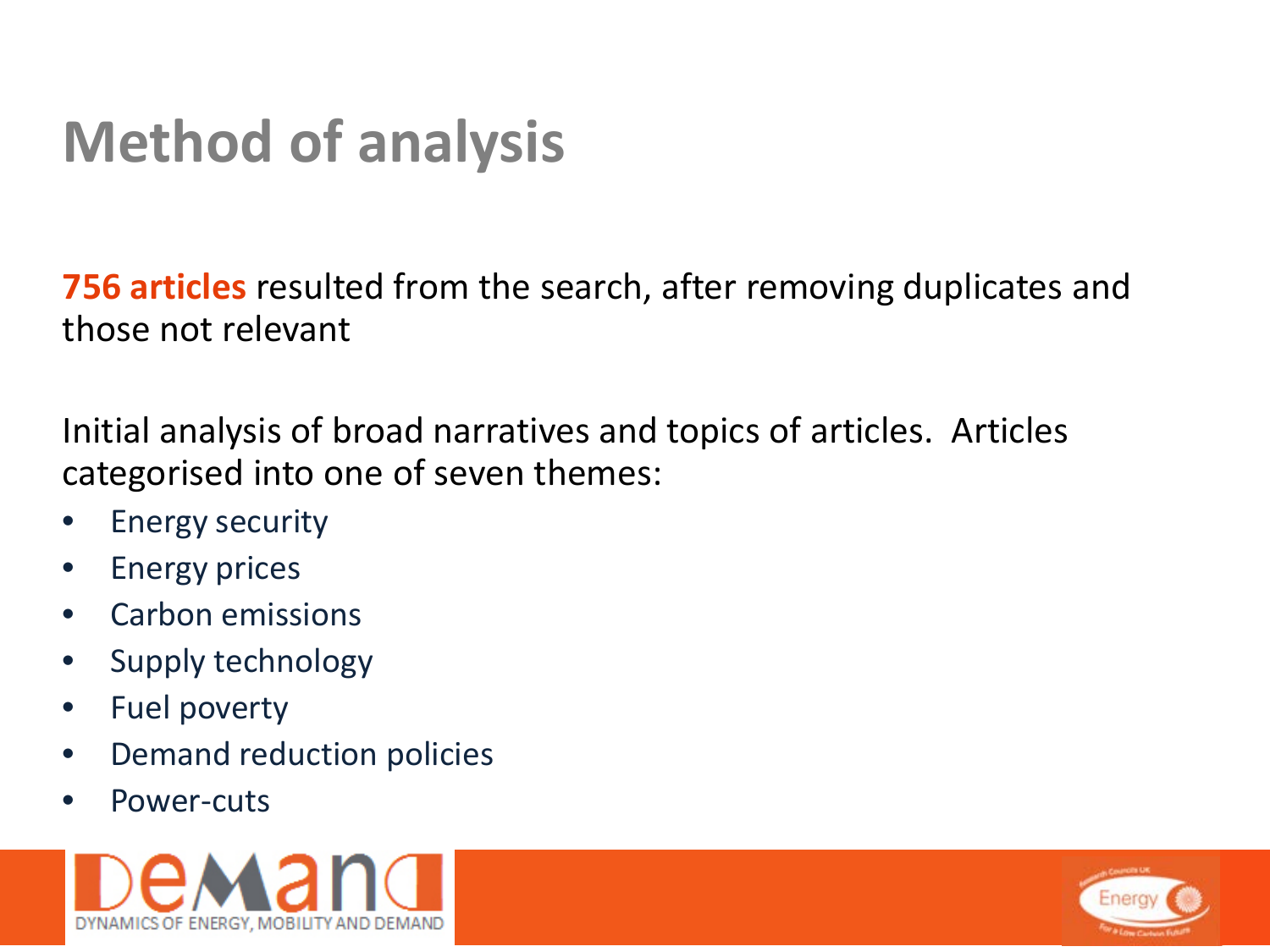### **Method of analysis**

175 articles selected for in-depth qualitative analysis

Informed by 'framing analysis' approach (Dryzek, 2005; Entman, 1993).

Examined the articles' 'storylines', and the usage of specific wording and grammar (Stibbe, 2014), to explore how they communicated ideas of 'necessary' energy use, either explicitly and implicitly.



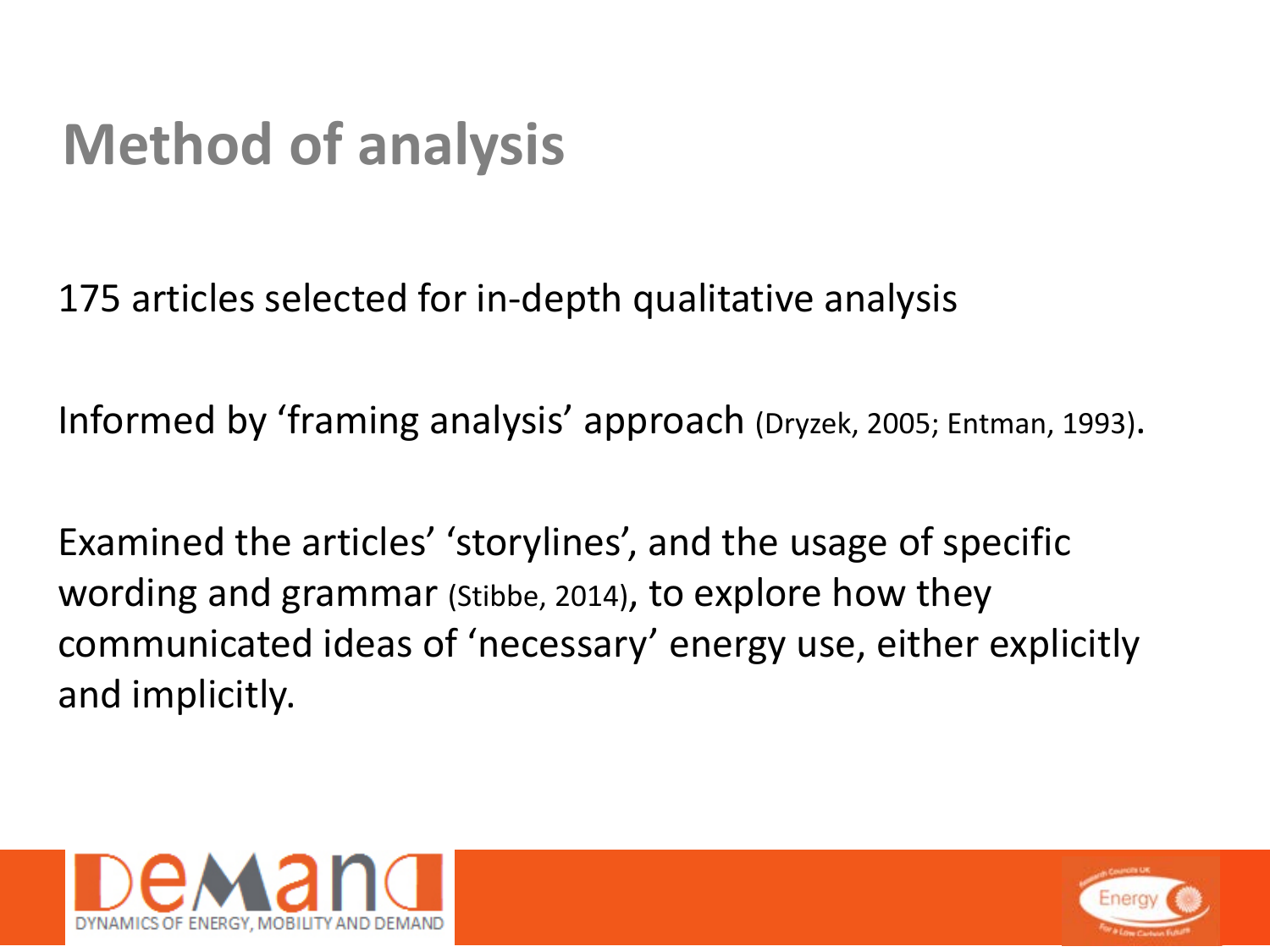### **Discourse 1: Need as demand**

- *Widespread in articles discussing issues of energy security or CO2 emissions*
- *Referring to the needs of the country or economy*
- Presented **all** energy demand and energy use as 'necessary', particularly the UK's **present patterns and levels of energy demand**
- Particularly necessary energy uses were often not specified
- Current levels of energy demand were essential for economic growth, ideas of 'progress' and civilisation, and citizen freedom

*As the National Grid have said, we have enough energy to meet our needs this winter. Our infrastructure can deliver more than we need and has coped well during recent very cold winter spells."* (Daily Mail, 7/10/2013)

*A £14BILLION nuclear power plant got the green light yesterday … The move is important as the plant will generate 7% of Britain's electricity needs* (Daily Mirror)



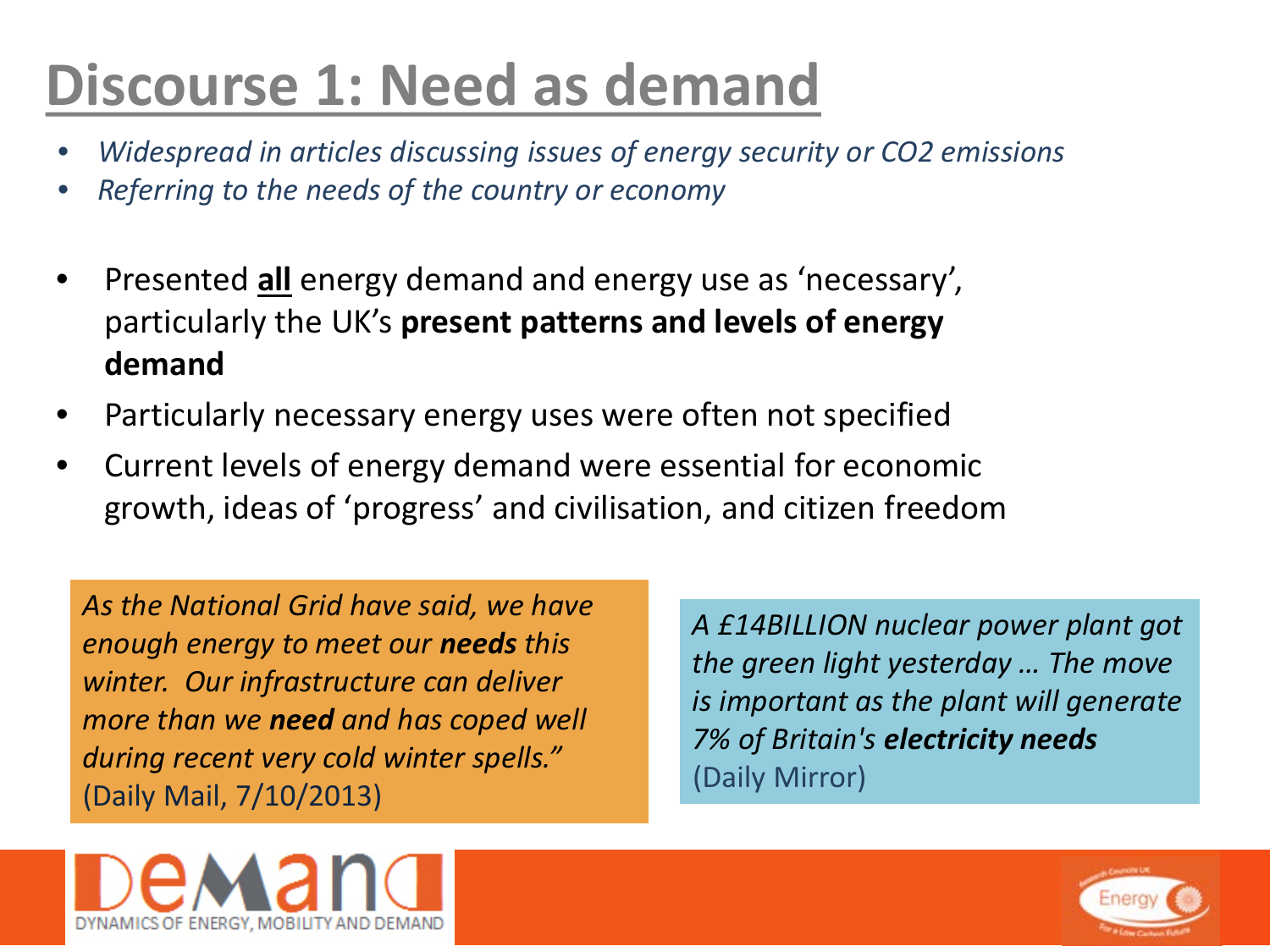### What types of governance strategies are legitimised by this discourse?

**Draws attention to supply-side measures -** all energy demand 'needed', therefore *must* ensure all demand is met.

> *The one thing the planet cannot afford is climate change … variable renewables are not able to provide the reliable electricity we need day in day out, which never falls below about 20,000MW in the UK. So it's coal, gas or nuclear for this segment of our power demand. Unless carbon capture and storage really takes off - and even then it does not eliminate carbon emissions from fossil fuel use - the choice is simply nuclear power or high greenhouse gas emissions.* (The Guardian)

The government is seen as responsible for ensuring adequate supply, by encouraging private investment and providing policy clarity



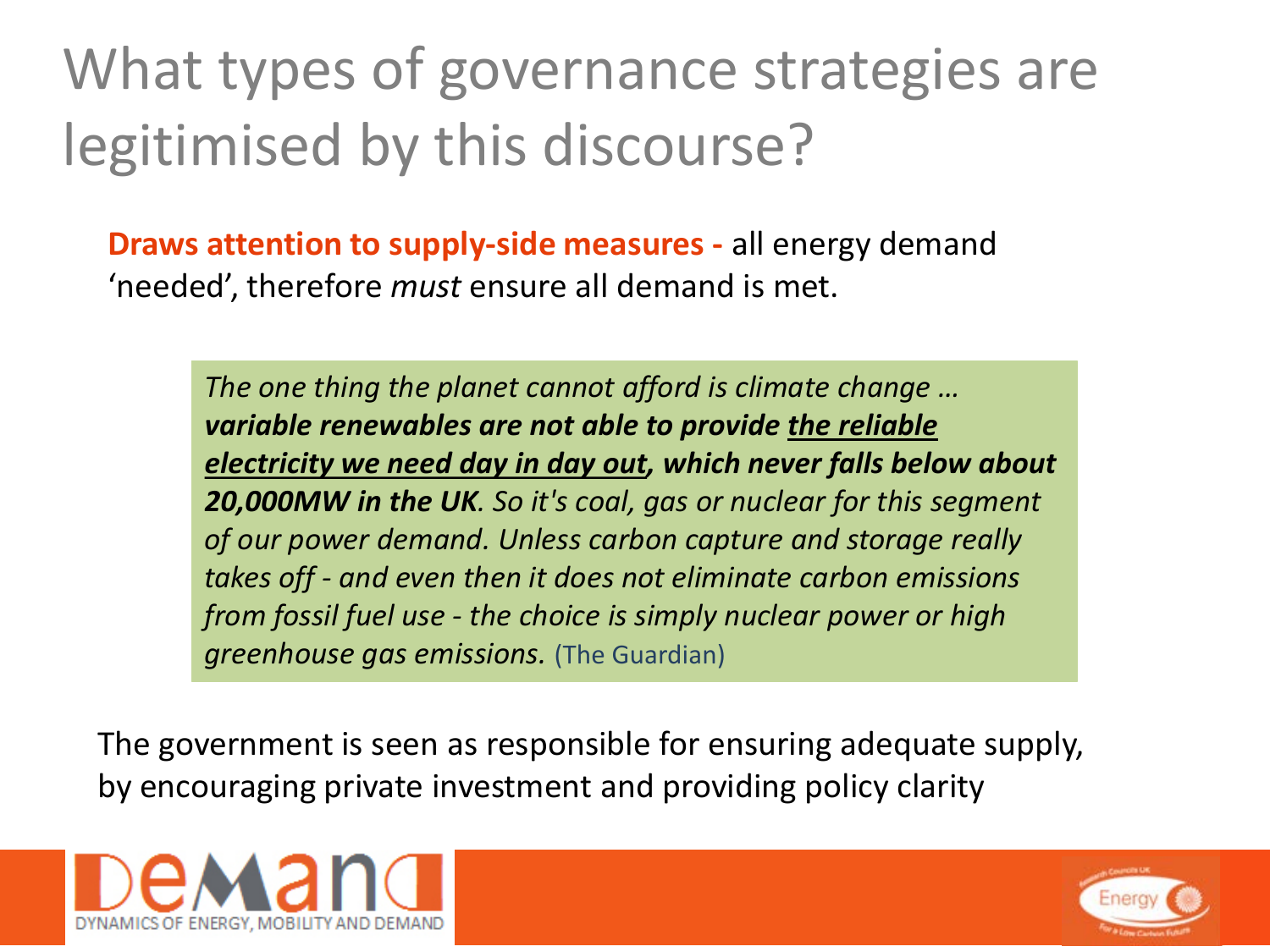### …And *de-*legitimised?

**Demand-side measures almost entirely ignored.** State responsibility is *not* seen as being to limit, control or reduce demand.

Reproduces idea that demand is unquestionable

#### **Where demand-side governance is addressed, very limited**:

some recognition of scope for flexibility in timing of demand, and for increasing energy efficiency, but seen as 'last-ditch' solutions

**Demand-side management also directly problematised:** economic growth, ideas of 'progress', and individual liberty

> *WITH FACTORIES and businesses this week asked to ration power use by the electricity network to prevent blackouts, the announcement of UK shale gas reserves … comes just in the nick of time.* (Telegraph)



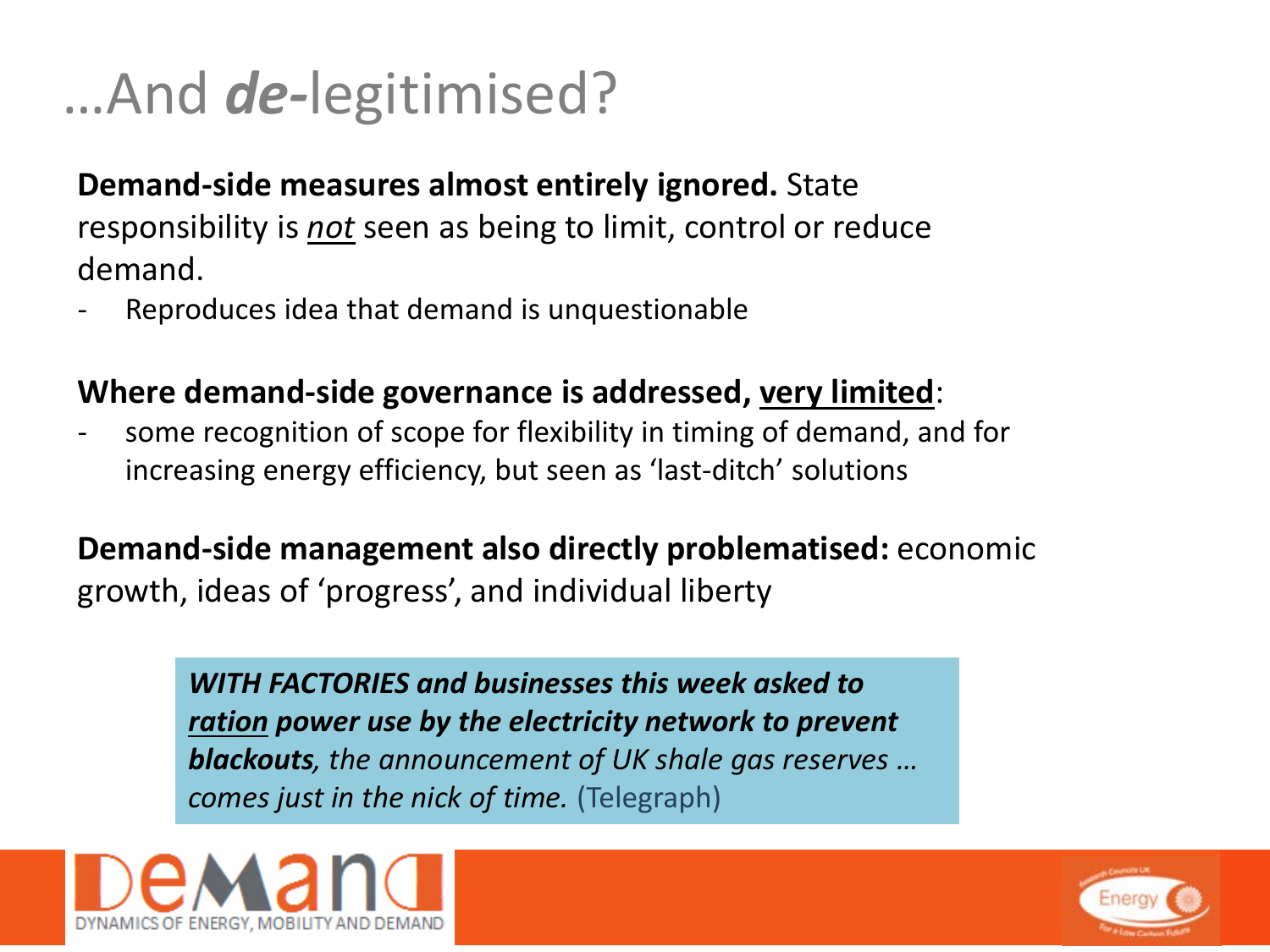### **Discourse 2: Need as ordinary consumption**

- *Widespread in articles focussing on energy prices*
- *Referring to the 'needs' of households, in particular the 'ordinary' consumer*
- Presented the energy used by 'ordinary' households as 'necessary'. Far above average critiqued as 'wasteful'.

*"A MILLIONAIRE boss of British Gas uses twice the energy that struggling families do - just to heat his swimming pool … Kim Catchpole, 52 … summed up the dismay of the firm's eight million customers, saying: "How can [he] have any idea how hard it is when he wastes double what I spend"."* (The Sun, October 19)

• 'Energy' in general was seen as needed, but heating was also sometimes recognised as an especially important service



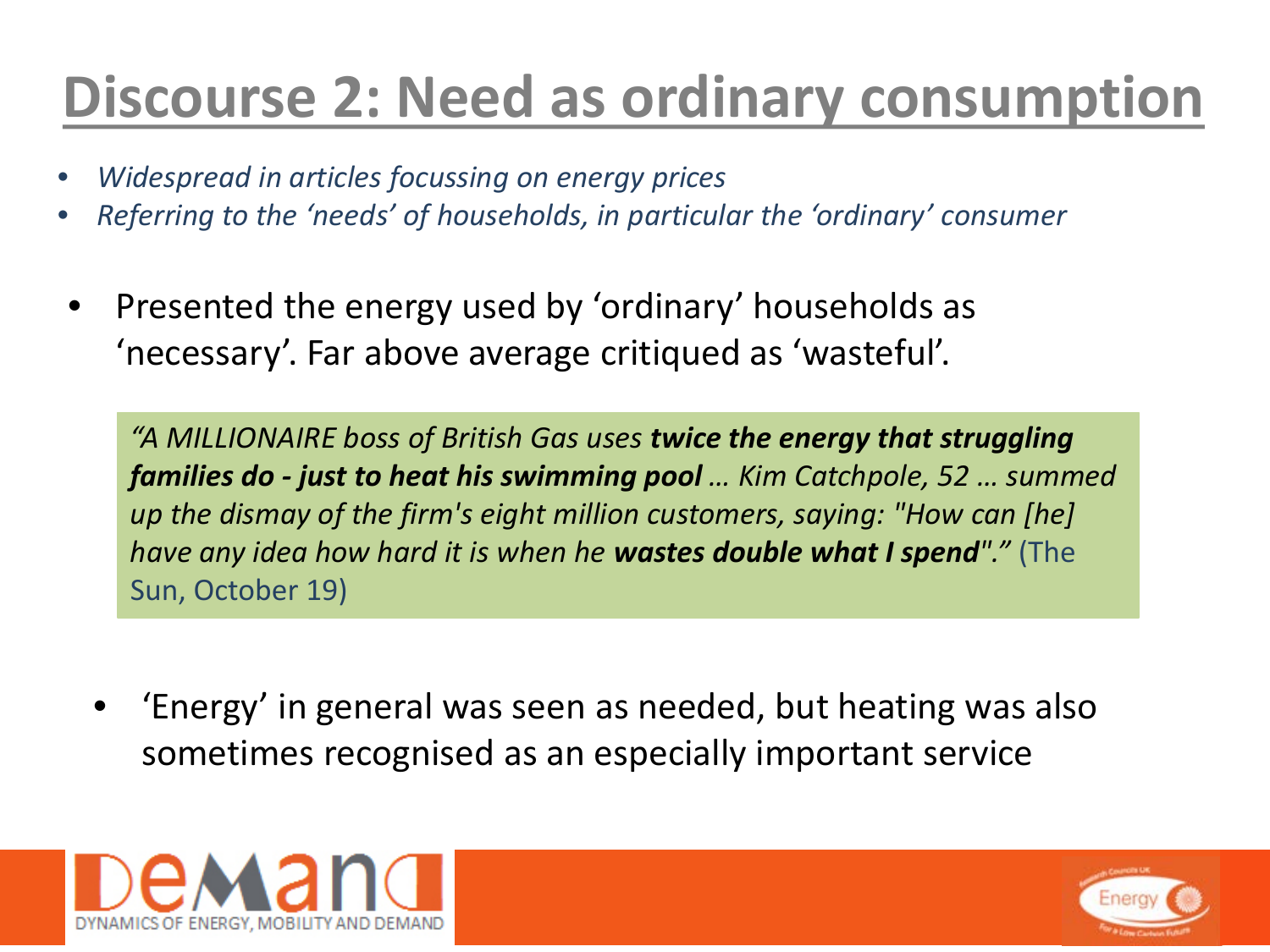# What types of governance strategies are legitimised by this discourse?

Government responsible for ensuring that households can afford an 'ordinary' level of energy consumption:

- Regulating energy companies, ensuring competition
- Nationalising the energy supply sector (The Guardian, Mirror)
- Increasing supply
- **Demand reduction:** Increasing domestic building energy efficiency



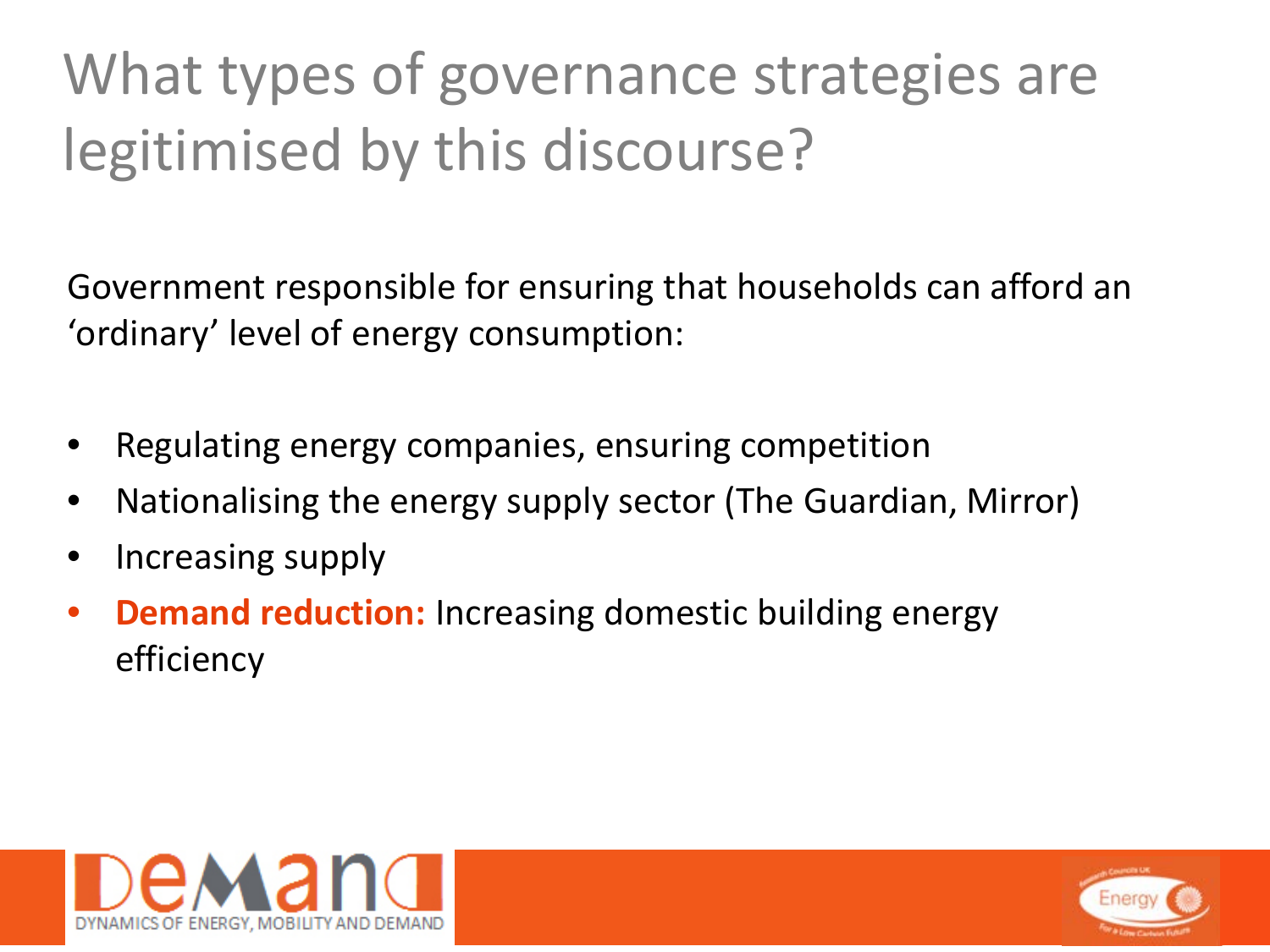### …And *de-*legitimised?

Current standards, practices and energy consumption of 'ordinary' households beyond scope of justifiable governance:

- *Health and well-being:* Non-efficiency reductions would mean people using less then they 'need', or turning down heating
- *Individual liberty:* Household consumption is a largely 'private' issue

**'No 10 says people should consider wearing jumpers to keep fuel bills down'**

**'Use less gas to cope with cost, customers told'**

**However**, a few articles present consumption that is far above 'ordinary' (i.e. 'needed') levels is *excessive* and *wasteful*. Possible support here for measures that attempt to reduce this consumption?



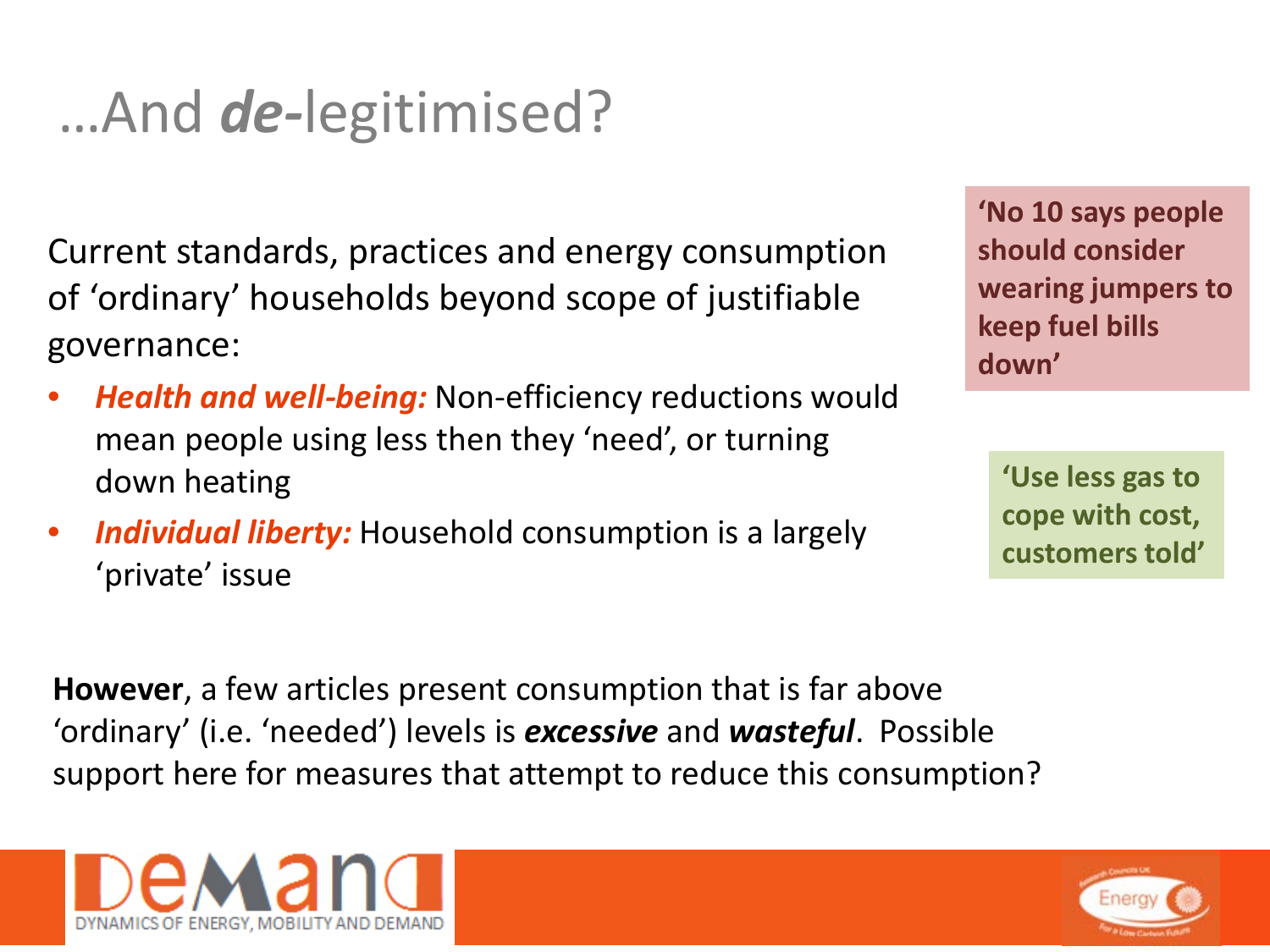### **Discourse 3: Need as essential services**

- *Found in articles concerned about energy prices, but with more explicit and particular concern for the elderly and other 'vulnerable' groups*
- *Less prevalent than discourse 1 or 2*
- Presented particular energy uses as essential heating was often mentioned – and also particular *standards* of these services
- People needed '**enough**' that they could maintain a decent level of health, well-being, and be able to participate in society



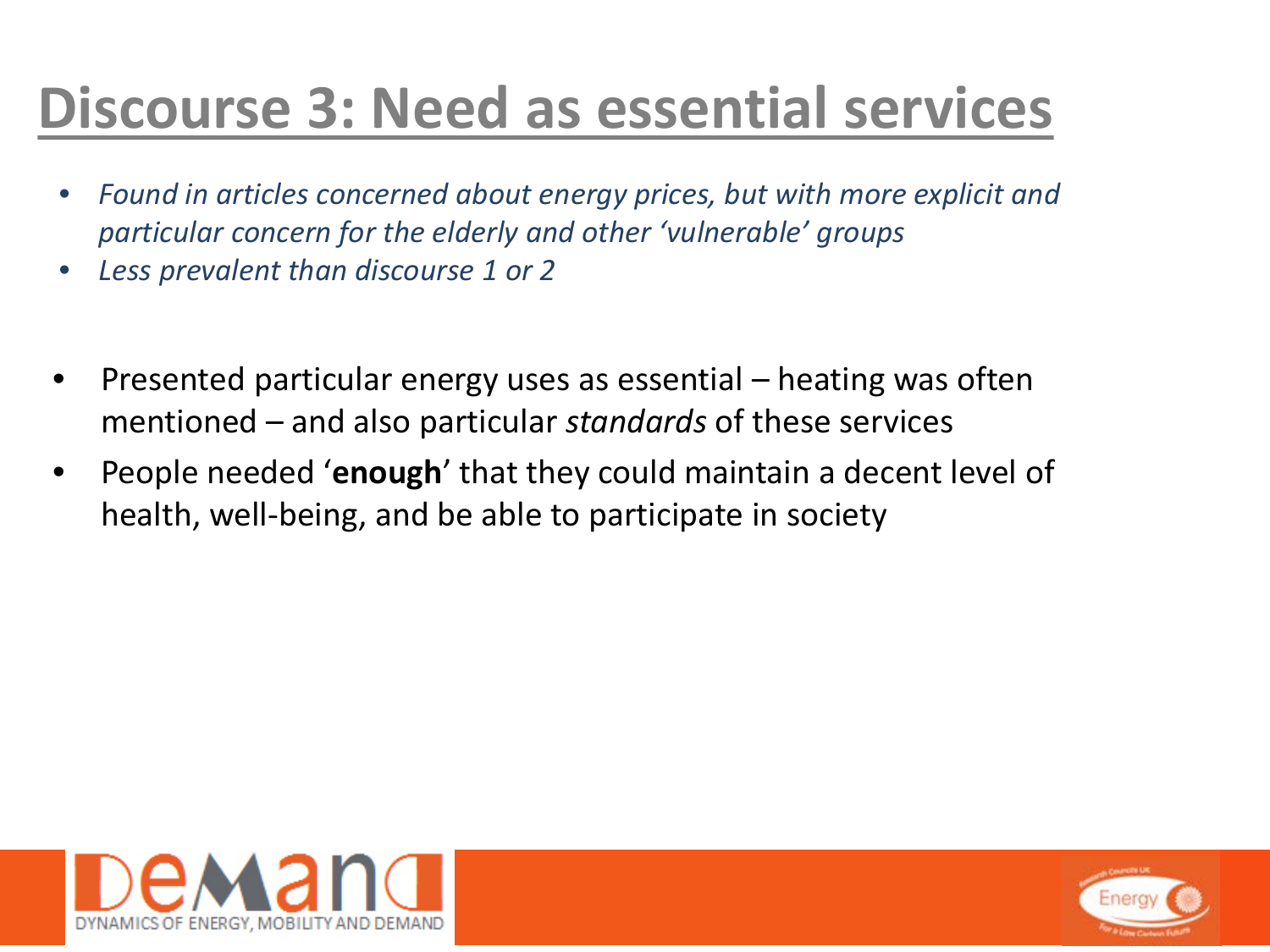# What types of governance strategies are legitimised by this discourse?

**State and energy company responsible for ensuring vulnerable groups can afford adequate warmth:**

- Making targeted financial support available
- General measures to ensure energy is affordable
- Occasionally 'radical' measures, such as restructuring the energy market, renationalising energy supply

A few articles suggest scope for policies that encourage demand reduction beyond only efficiency, for those using 'more than they need' for a healthy life:



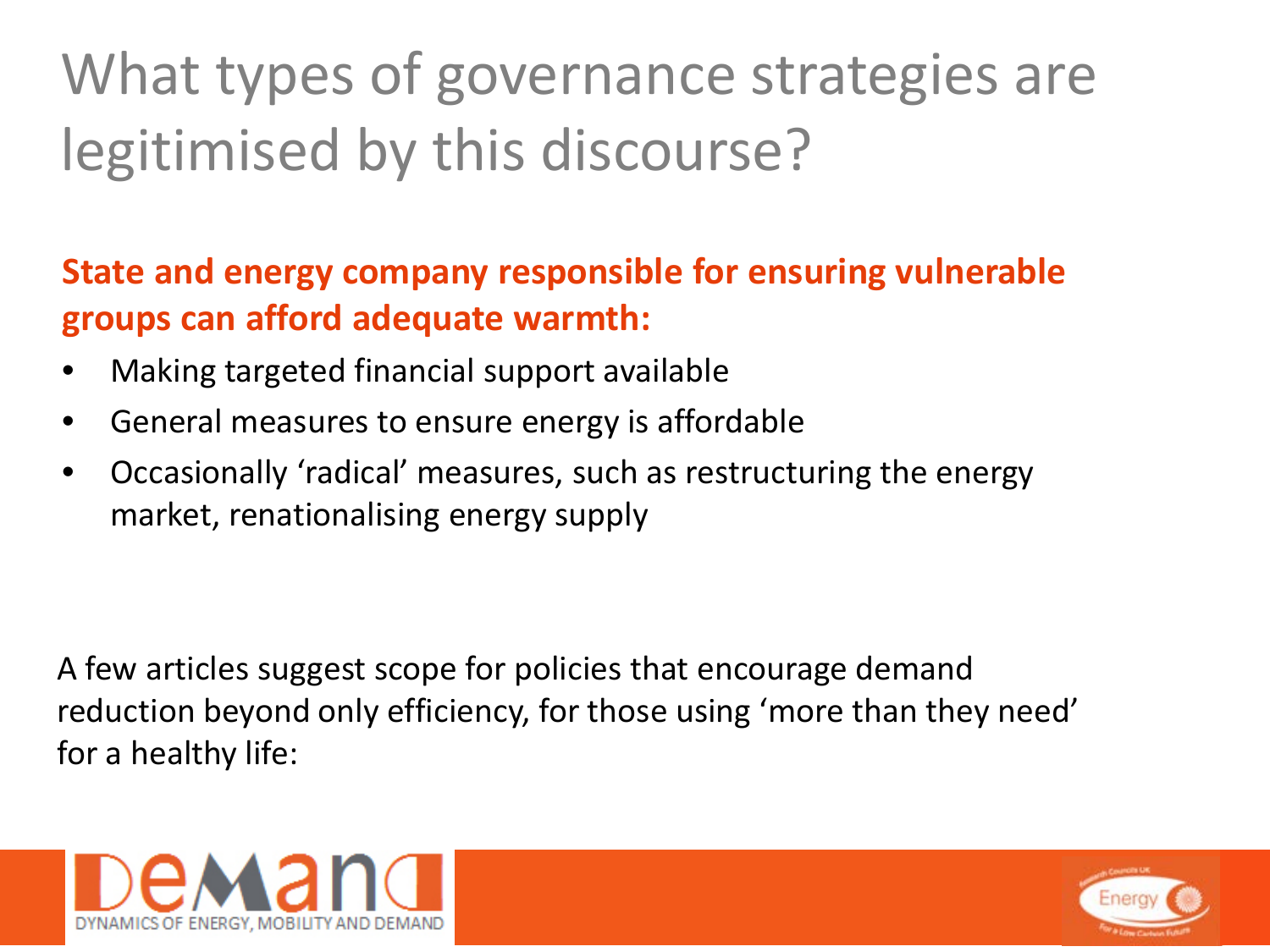*[A] spokesman from the price comparison website uSwitch said people did need to change their behaviour "We've enjoyed plentiful and fairly cheap energy in this country for many years and as a result people have sometimes got into a mind set of having their homes warmer than need be and wasting energy … But there needs to be a balance between people wearing a vest top in winter and those who are so cold that they are becoming ill."* (Daily Mail, 1/10/2013)

*"When did we all start thinking it was all right to walk around our houses in the middle of winter with our shorts and T-shirts on? When did that become a sensible activity?" [Ian McCaig of First Utility said] […] He stressed that he was not suggesting people should go back to being "huddled together" for warmth, and recognised that there were consumers in fuel poverty who could not just turn down their heating.* (Telegraph, 19/5/2013)



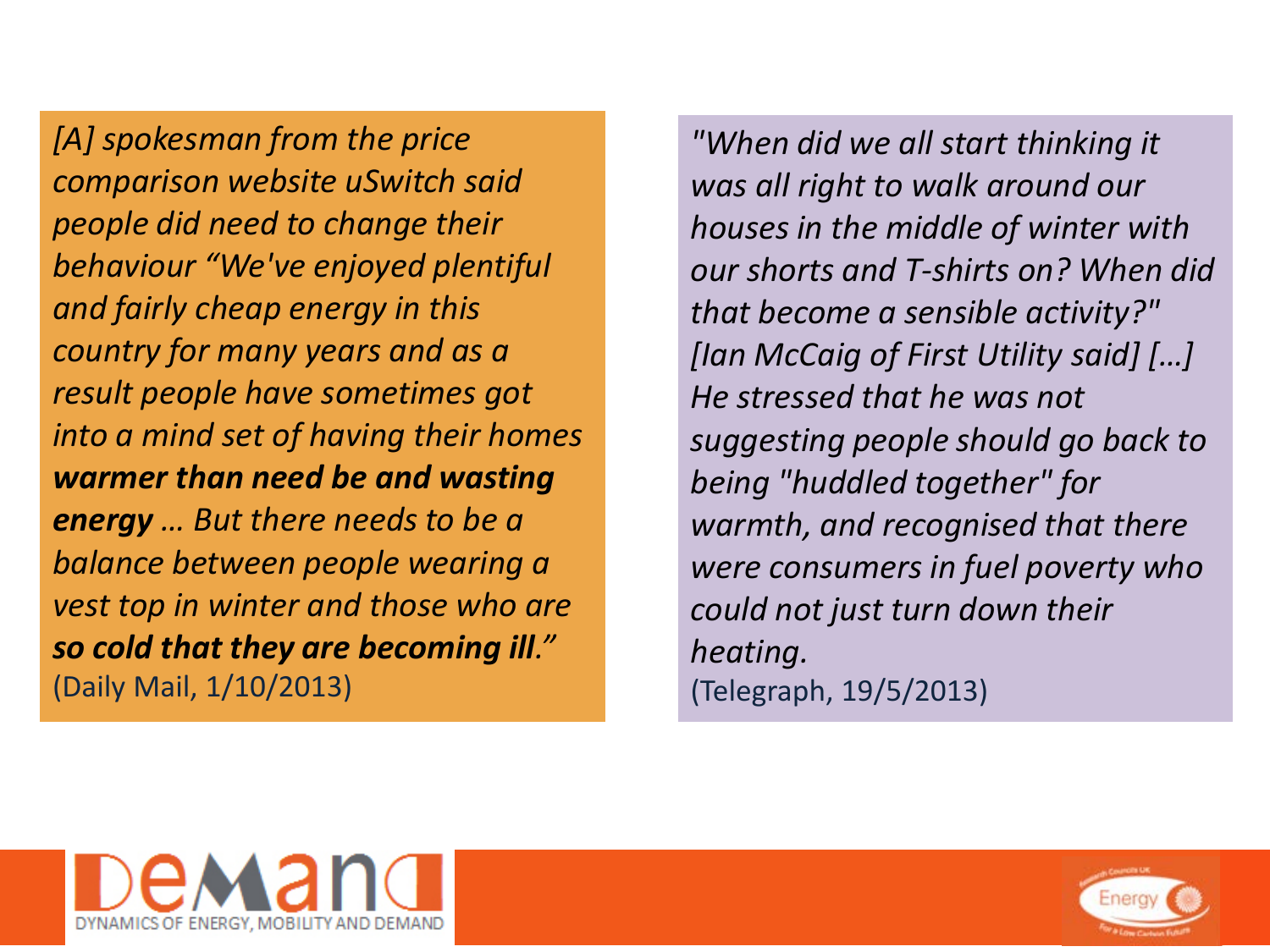# **To summarise**



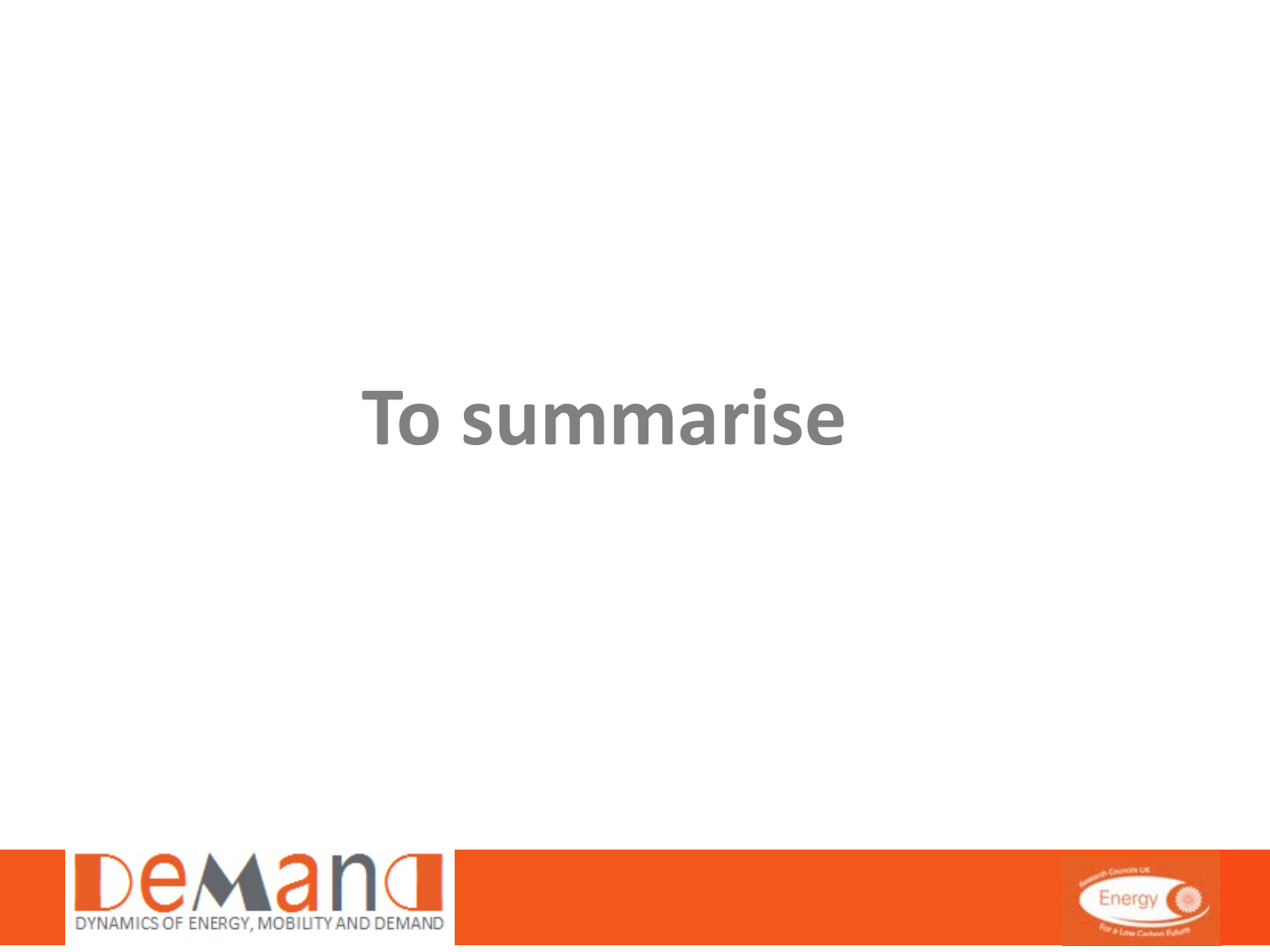- Three main discourses of 'necessary' energy demand use in the newspaper coverage we studied
- Each have different implications for demand-side governance and the policy measures that are considered legitimate. But in the two most prevalent discourses, the possibility of demand reduction was significantly 'closeddown' and constrained (Stirling, 2008)
- Surprisingly little difference between the newspapers in terms of how these discourses circulate, how demand is framed – a shared 'common-sense'



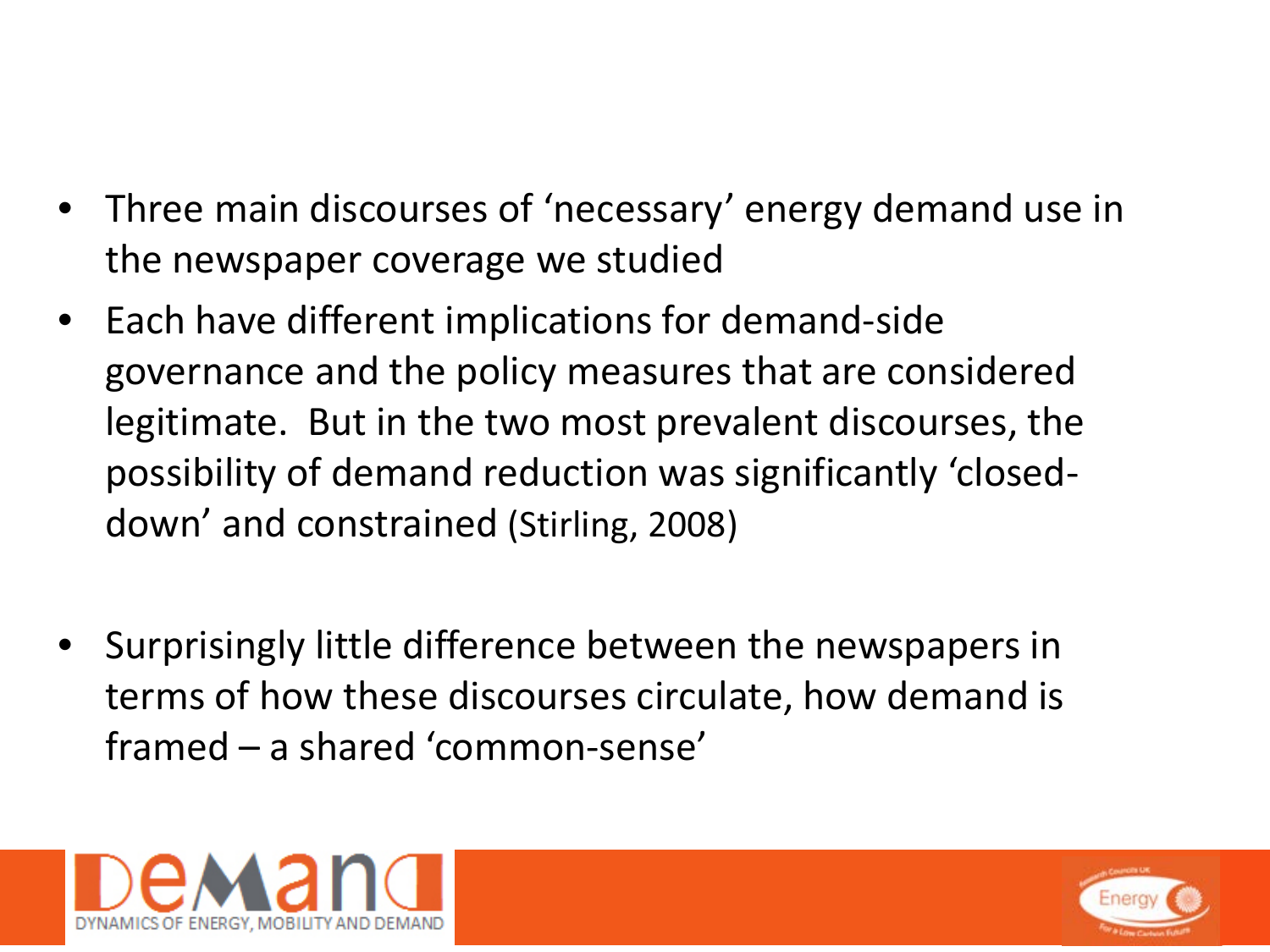### Comparing the discourses

|                                           | <b>Need as demand</b>                             | <b>Need as ordinary consumption</b>                                                 | <b>Need as essential services</b>                                                                                                                                    |
|-------------------------------------------|---------------------------------------------------|-------------------------------------------------------------------------------------|----------------------------------------------------------------------------------------------------------------------------------------------------------------------|
| What's<br>needed                          | Energy, electricity, gas                          | Energy; heating and lighting                                                        | Heating, lighting, cooking                                                                                                                                           |
| <b>How much</b>                           | Whatever's demanded                               | Consumption of ordinary<br>households (except inefficiencies)                       | 'Enough' for a healthy life                                                                                                                                          |
| <b>When</b><br>needed                     | Whenever demanded                                 | All year, but especially during cold<br>spells or during certain events             | All year, but especially during<br>cold spells                                                                                                                       |
| <b>Why</b><br>needed                      | Economic growth,<br>'progress', freedom           | Health, 'progress', freedom                                                         | Health, well-being, participation<br>in society                                                                                                                      |
| <b>Whose</b><br>needs                     | The country                                       | 'Ordinary families'. Vulnerable<br>groups conflated with everyone                   | Everyone, but particular concern<br>for the vulnerable and elderly                                                                                                   |
| <b>Legitimate</b><br>energy<br>governance | Largely limited to<br>ensuring adequate<br>supply | Increase energy efficiency,<br>regulate energy companies and<br>promote competition | Targeted measures of financial<br>and efficiency support to the<br>vulnerable.<br>Potentially scope to reduce<br>consumption through changing<br>some everyday norms |